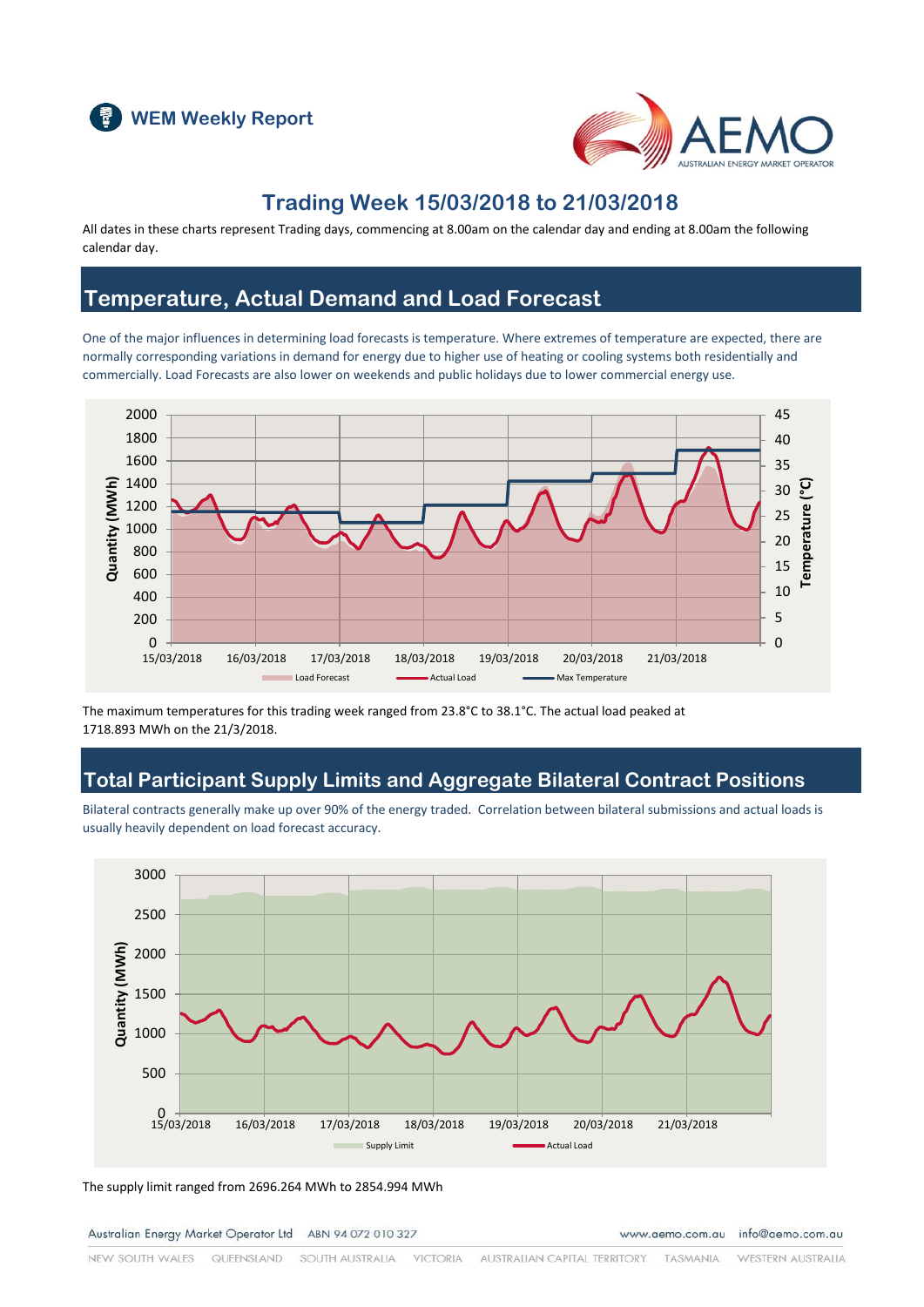# **Net Balancing Market Trades**

Bilateral contracts and STEM trading are generally based on the forecast energy requirements of Participants. When the forecast requirements are higher or lower than the actual requirements for a day, this Market energy must be bought and sold in the balancing mechanism. This graph shows the estimated net balancing trades.



The majority of the balancing activity this week occurred within Balancing Demand. The maximum balancing demand for the week reached 368.5935 MWh on the 21/3/2018. The maximum balancing supply for the week reached -74.638 MWh on the 20/3/2012.

## **Total Traded Energy**

This chart represents a comparison between the total net energy that is traded in Bilateral Contracts, the STEM and the balancing mechanism. Balancing Supply represents cases in which the total contract position is greater than the demand and customers must supply energy back to balancing. Balancing Demand represents cases in which the total contract position is less than the demand and customers must purchase energy from balancing.



Total balancing supply equalled -579.842 MWh whereas total balancing demand equalled 35980.448 MWh. The Total STEM Traded quantity was 15472.398 MWh, with the STEM Clearing Quantity ranging between 7.475 MWh and 137.515 MWh.

www.aemo.com.au info@aemo.com.au